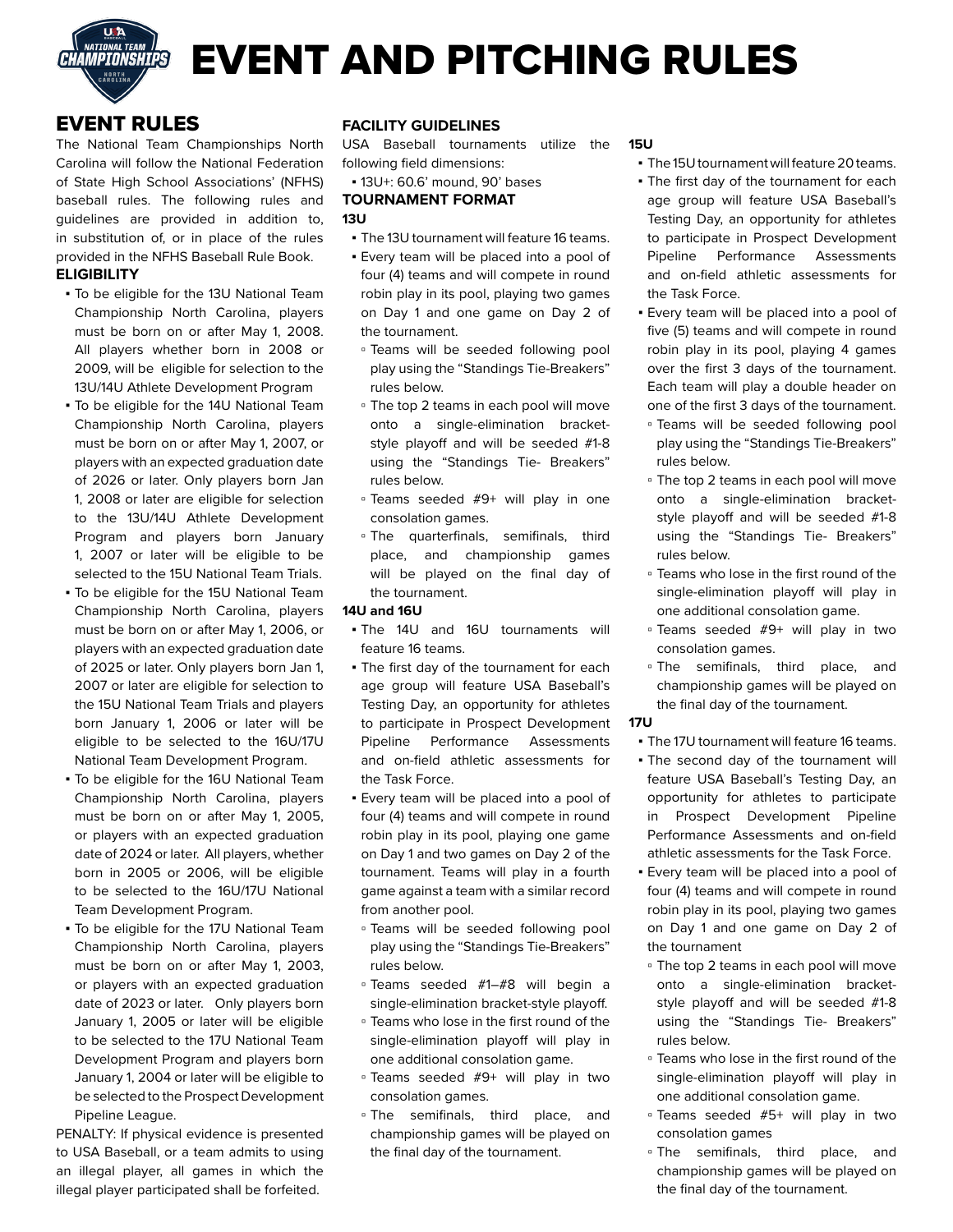## **GAME PLAY**

#### **General Rules**

- All team rosters must have a minimum of 15 players and 2 coaches. Rosters should not exceed 25 players.
- Rosters must be finalized prior to the start of your first game. Players are not allowed to be added or moved to another roster after this time.
- A "mandatory play" rule will not be enforced at the National Team Championships North Carolina. However, it is encouraged that all healthy players on the roster participate in the tournament.
- In an effort for fair play and competitive balance, USA Baseball recommends that each athlete participate in a minimum of eight (8) innings or five (5) at-bats for position players, and/ or a minimum of three (innings) or nine (9) batters-faced for pitchers throughout the event.
- **.** The USA Baseball Tournament Director will predetermine all home and away team assignments in all pool play games. The higher seed will serve as the home team throughout all bracket-round and consolation match-ups (E.g., #6 vs. #1; #1 is the home team).

#### **Lineups**

- A maximum of 10 players are allowed in a batting lineup.
- **A** tenth hitter, or extra hitter, hereby known as the "EH," may be utilized by any team. The use of an "EH" is optional. If one team elects to use an "EH," the opposing team is not required to do so as well. The extra hitter must be indicated in the line-up as the "EH." The "EH" will be treated as any other starter and cannot be eliminated during the course of the game. The "EH" can exchange positions with other defensive players in the lineup. The starting batting order must be followed in order; the changing of the "starting batting order" once the game begins is strictly prohibited.

#### **Run-Rule**

The following run-rule scenarios will be enforced in all games at the National Team Championships North Carolina:

**.** If a team is losing by 15 or more runs after having batted in at least three (3) innings, 10 or more runs after having batted in four (4) innings, or eight (8) runs after having batted in five (5) innings, the game will be called due to the run rule.

#### **Extra-Innings/Tie-Breakers**

- All pool-play, consolation, and thirdplace games at the National Team Championships North Carolina shall be Seven (7) innings or two hours and fifteen minutes (2:15). No new inning can begin after time has expired.
- If a pool-play, consolation, or third-place game is tied after seven (7) innings and time permits, teams shall continue the game using the international tie-breaker rule until a winner is decided or time has expired. If a game that exceeds the time limit ends in a stalemate, the game will be recorded as a tie.
- A time limit will not be enforced in quarterfinal, semifinal, and championship games.

#### **International Tie-Breaker Rules**

▪ The international tie-breaker rule dictates that a runner will be placed on first and second base with no outs to begin the inning. The batter must be the player deemed next-up in the batting order following the previous inning and the two players preceding the batter will be placed on first and second base, respectively.

#### **Forfeits**

▪ In the event a team must forfeit a game, a 7-0 loss will be assigned to a team's record.

#### **STANDINGS TIE-BREAKERS**

If, at the end of pool play (if applicable), two or more teams finish with identical records, the following procedures will be used to break standings ties for bracket-play seeding:

- 1. Pool play overall record
- 2. Head-to-head result; provided all tied teams have played each other
- 3. Fewest runs allowed (overall)
- 4. Overall run differential

5. Coin flip

#### **EJECTIONS/SUSPENSIONS**

- **Any ejection of a participant (player,** coach, or fan) during a game will receive an automatic one-game suspension. The incident will then be reviewed by the USA Baseball Technical Committee, consisting of the Tournament Director, Umpire-in-Chief (if available), Site Supervisor, and a member of the USA Baseball Task Force. The Technical Committee will assess the ejection and then determine an additional penalty, if any, for the participant.
- Penalties may include suspension for a subsequent game(s), suspension from the tournament, or a team forfeiture resulting in a 7-0 loss.

▪ Any participant who is ejected from a game a second time during the event shall receive an immediate suspension for the remainder of the tournament.

#### **INCLEMENT WEATHER**

- In the event inclement weather occurs during the tournament, the bracketround games will be given priority in rescheduling. USA Baseball will do its best to ensure that all teams participating in consolation games will play in an even number of games; however, cannot guarantee an even number of games for all participating teams.
- Games rescheduled due to inclement weather may be played at an off-site facility at the discretion of USA Baseball.

# **UNIFORMS & SAFETY**

▪ Coaches must wear a helmet in order to be on the field. A hard helmet is required; no flap, single flap, and double flap helmets are permitted, while "skullies" and cap inserts are strictly prohibited.

#### **BAT GUIDELINES**

All teams are required to adhere to the USA Baseball Bat Guidelines below (Bat Guidelines can be found at USABaseball. com/Bats/Guidelines).

- 13U, 14U and 15U tournaments require bats to be any wood or metal BBCOR (-3) bat.
- 16U and 17U tournaments require bats to be any solid (one-piece) wood bat or an NFHS approved BBCOR wood barrel baseball bat.
- \*USABat certifications are reflected in the Washington State University Sports Science Lab and the NCAA and NFHS BBCOR approved baseball bats list

# PITCHING RULES

In accordance with USA Baseball's assimilation of Pitch Smart guidelines, the National Team Championships North Carolina will use a hard pitch count as the standard for setting pitcher-use limitations for the tournament. The 2022 Pitch Smart guidelines can be found on page 2 of the rules document.

- Pitchers may not pitch three consecutive days regardless of their pitch counts in the two previous days (e.g., if a pitcher throws 10 pitches on day one and 15 pitches on day two, they are still ineligible to pitch on day three)
- **.** If a pitcher exceeds a pitch count threshold in a single game that requires a mandatory rest day, they are ineligible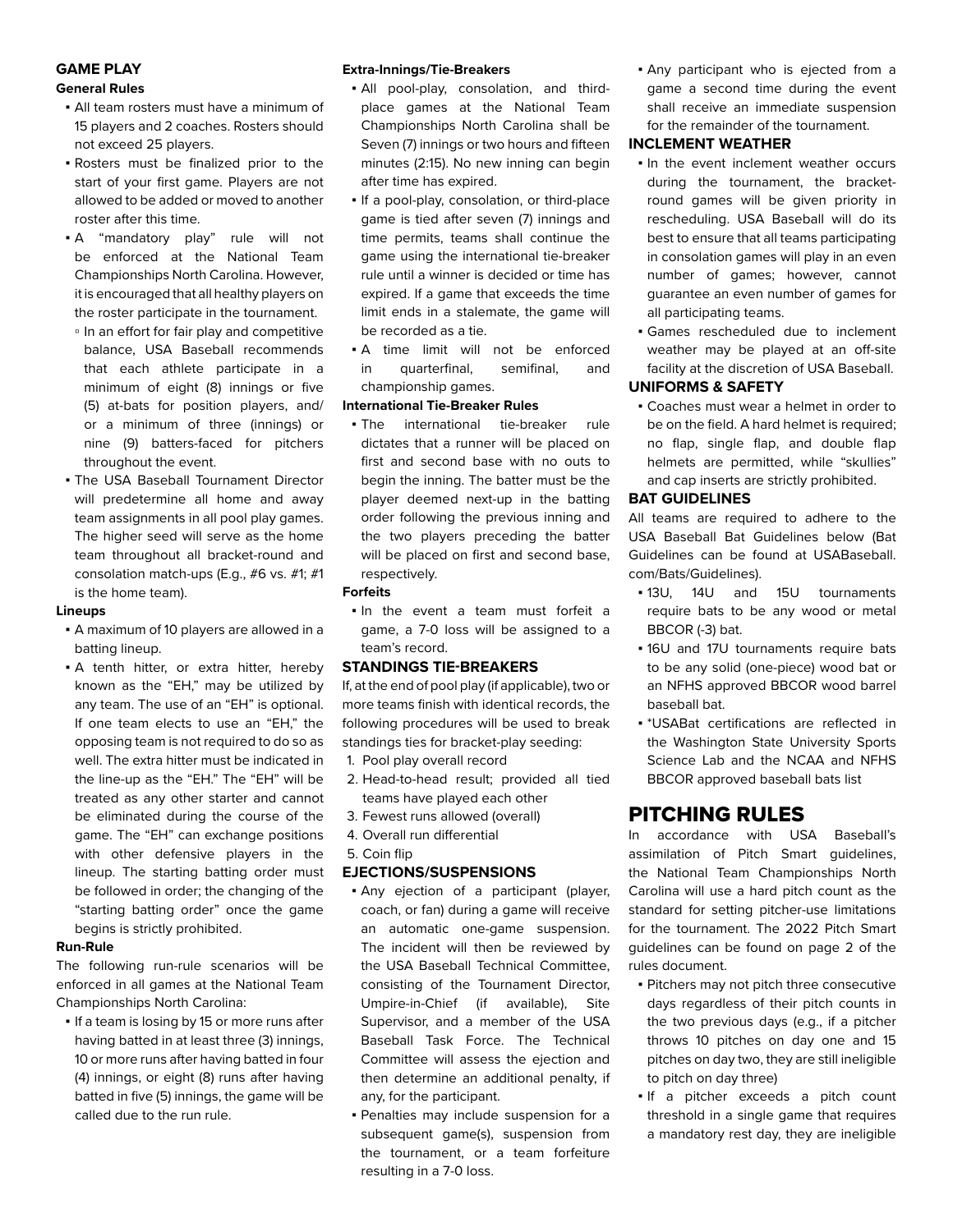to pitch in an additional game in the same day regardless of their daily pitch count total.

## **PENALTY FOR VIOLATION OF PITCHER USE LIMITATION RULES**

- **.** If a pitcher is found to have exceeded their allowed numbers of pitches during a game, the illegal pitching situation will be rectified immediately and the incoming pitcher will be permitted as many warm up pitches as the umpire deems necessary prior to resuming the game. The Technical Committee will review the infraction and reserves the right to suspend the manager for the next game if the infraction is deemed a purposeful breach of the rules. The Technical Committee will be comprised of the Tournament Director(s), Umpire-in-Chief, Site Supervisor, and a member of the USA Baseball Task Force.
- **.** If a pitcher is found to have exceeded their allowed pitches for a game after the game is completed, the manager may be suspended for the next tournament game. The Technical Committee will review the infraction and reserves the right to suspend the manager for the next tournament game plus one additional game if the infraction is deemed a purposeful breach of the rules.
- **.** In either case, the pitcher in question will not receive any direct penalty, but will be made to adhere to the prescribed days of rest based on the number of pitches at the time of the infraction. The team in question will not receive any direct penalty (beyond penalization of the manager), but will continue to be required to adhere to the prescribed pitch count rules for the remainder of the event.

## **TOURNAMENT PITCHER USE LIMITATION RULES**

6. If a pitcher reaches the daily max pitches in a game threshold (75 [10U], 85 [11U-12U], 95 [13U-16U], 105 [17U-18U]) while facing a batter, the pitcher may continue to pitch until any one of the following events occur: 1. That batter

reaches base; 2. That batter is retired; 3. The third out is made to complete the half-inning.

**• A pitcher's required rest is based off a** hard pitch count of actual pitches thrown and does not reset to the pitch count tallied at the beginning of the last batter faced. If a player has thrown 29 pitches and, after facing the last batter of the inning, has thrown 34, then that pitcher's pitch count for the day is 34 (not 29) and they are required to take one day of rest.

#### **REPORTING**

- USA Baseball official scorers will be responsible for the official pitch count at each field.
- **An aggregate pitch count report** for all teams in the tournament will be distributed electronically at the completion of each day's games to the team contact on record. The pitch count is monitored and kept in the tower, and is the only official pitch count that will be used. Managers or coaches pitch counts are NOT official, but they are welcome to periodically check with the official scorer to ensure their count is correct. The official scorekeeper will communicate the pitch count at the beginning of each inning or as needed.
- Should a pitch count be protested, the protesting team must present an official score book or digital score keeping application to the Site Supervisor and Tournament Director(s).
- **.** The pitch count kept by the tower can be overturned if both the Site Supervisor and Tournament Director conclude that a mistake was made on behalf of USA Baseball's scorekeeper. The new pitch count will be recorded and reflected in the following day's pitch count report.

### **SUSPENDED GAMES (PITCHING)**

For purposes of applying the pitcher-use limitations in the event a team plays twice on a single day (because a prior game was either postponed or suspended), the following rules apply:

- A pitcher's per-game total pitch maximums (but not mandatory rest) shall be deemed to be "reset" in a resumed game. However, pitchers are still restricted to per-game and daily pitch maximums set forth by the Pitch Smart Guidelines prior to and after suspended and resumed games.
- The pitcher of record at the time a game is suspended becomes subject to a mandatory rest day if they exceed a pitch count threshold (20+ [10U-14U], 30+ [15U+]) and will not be eligible to pitch in the resumed game if it takes place during their required rest time, including a resumed game occurring at a later time on the same day.
- **A** pitcher who is required to rest for a day must rest for all games on that day (I.e., resting during the resumption of a postponed or suspended game shall not satisfy a mandatory rest day, even if there is a subsequent game on that same day).

## **DOUBLEHEADERS**

- The second game of a scheduled doubleheader will not serve as a rest day for pitchers having thrown in the first game of the day (E.g., a pitcher who has thrown 20 [10U-14U], 30 [15U+] or more pitches in the first game of the day may not pitch in any subsequent game that day and is subject to the appropriate number of rest days based on the total pitches thrown).
- A pitcher who has thrown 1-20 [10U-14U], 1-30 [15U+] pitches is eligible to throw in any subsequent game that day; however, they will still be limited to the daily max of 75 [10U], 85 [11U-12U], 95 [13U-16U], 105 [17U-18U] pitches for the day.
- Due to the nature of the tournament format, the USA Baseball Operations Staff will provide each coach with an updated pitch count sheet as soon as possible prior to the start of their second game of the day on days where a doubleheader is scheduled.